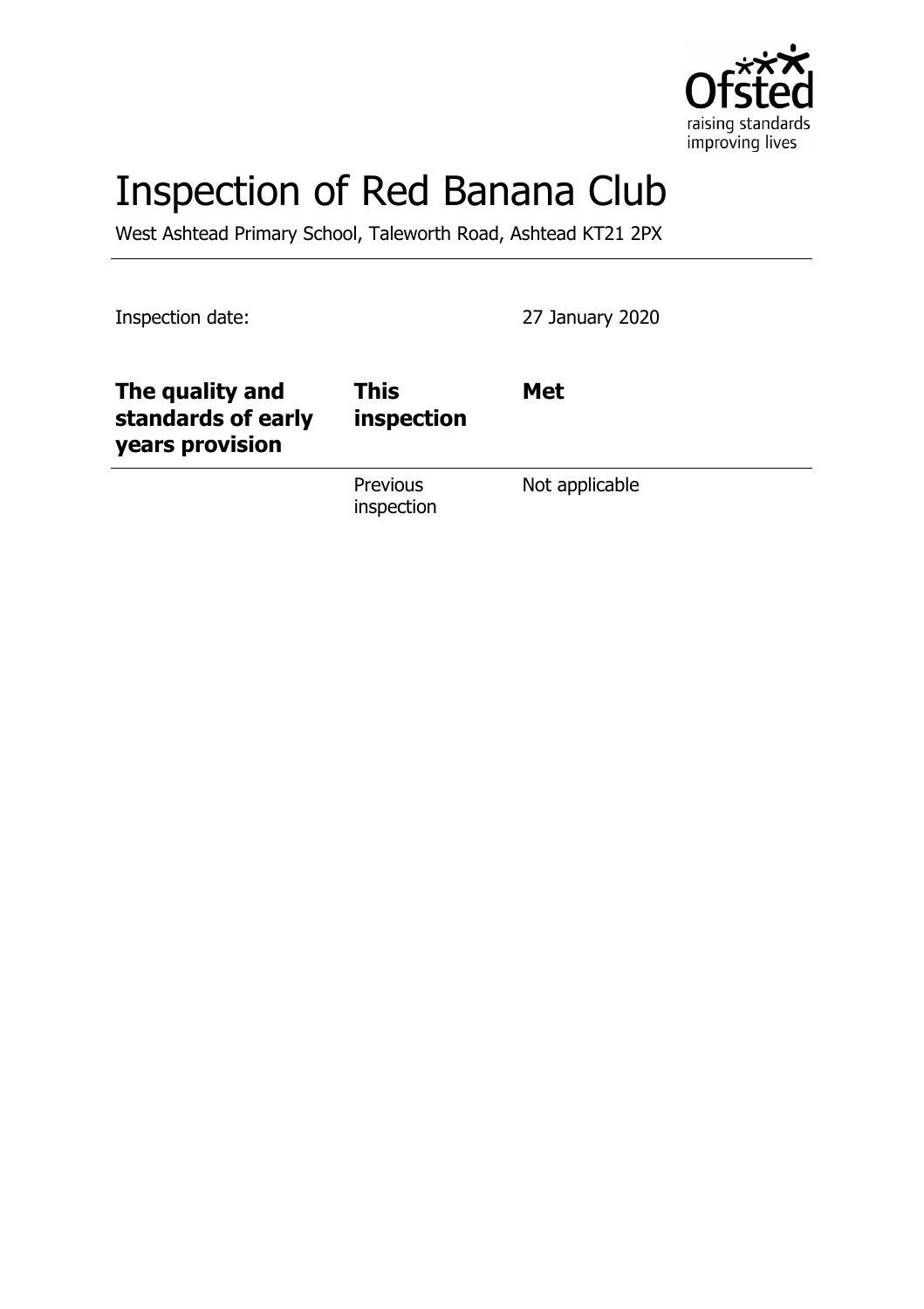

## **What is it like to attend this early years setting?**

#### **This provision meets requirements**

Children arrive happy to the club. They quickly settle to play with items of their choice. Several children choose to join in with the art and craft activities. They learn how to make a range of items linked to festivals, such as Chinese New Year. Other children choose to read books, play with construction items or use their imaginations with dressing-up clothes. Staff members are good role models. They join in with their play and help younger children to successfully use scissors.

Children show that they have close relationships with the friendly staff. They talk about their school day and share their news. Children feel secure and are confident to discuss their feelings with staff. They listen attentively to children and provide opportunities for them to talk about any problems that they experience. This helps to support their emotional well-being. Children play very well together with all age groups and they are extremely well behaved. They say that the club is very good and that they always have lots to do.

Children have opportunities to rest or be as physically active as they wish. They particularly enjoy playing team games outdoors and have fun using the club's play equipment. Staff provide guidance and encouragement when needed and always supervise children.

#### **What does the early years setting do well and what does it need to do better?**

- $\blacksquare$  The provider and her staff work very well together. They continually evaluate the service that is provided to children and their families. The provider works closely with the headteacher of the host school to implement changes as necessary. For example, a review about the collection of children from the club has had a positive impact. Parents no longer have to walk through the school to collect their children. The club now has its own buzzer and a camera system near the club's entrance. This helps staff to ensure that collection times are managed safely and effectively.
- $\blacksquare$  Staff know children very well and are very nurturing towards them. They play alongside children and help them with tasks that they may find difficult. Staff provide reassurance as necessary and give lots of praise for their achievements. This contributes to children developing good levels of self-esteem and is evident in their exemplary behaviour.
- Staff plan a range of activities indoors and outdoors for children, such as craft and ball games. They ensure creative materials are easily available for children to make items related to festivals. Children enjoy making these and concentrate on completing the tasks, such as making Chinese lanterns. However, children's views for activities are not gathered as much as they could be, to help build on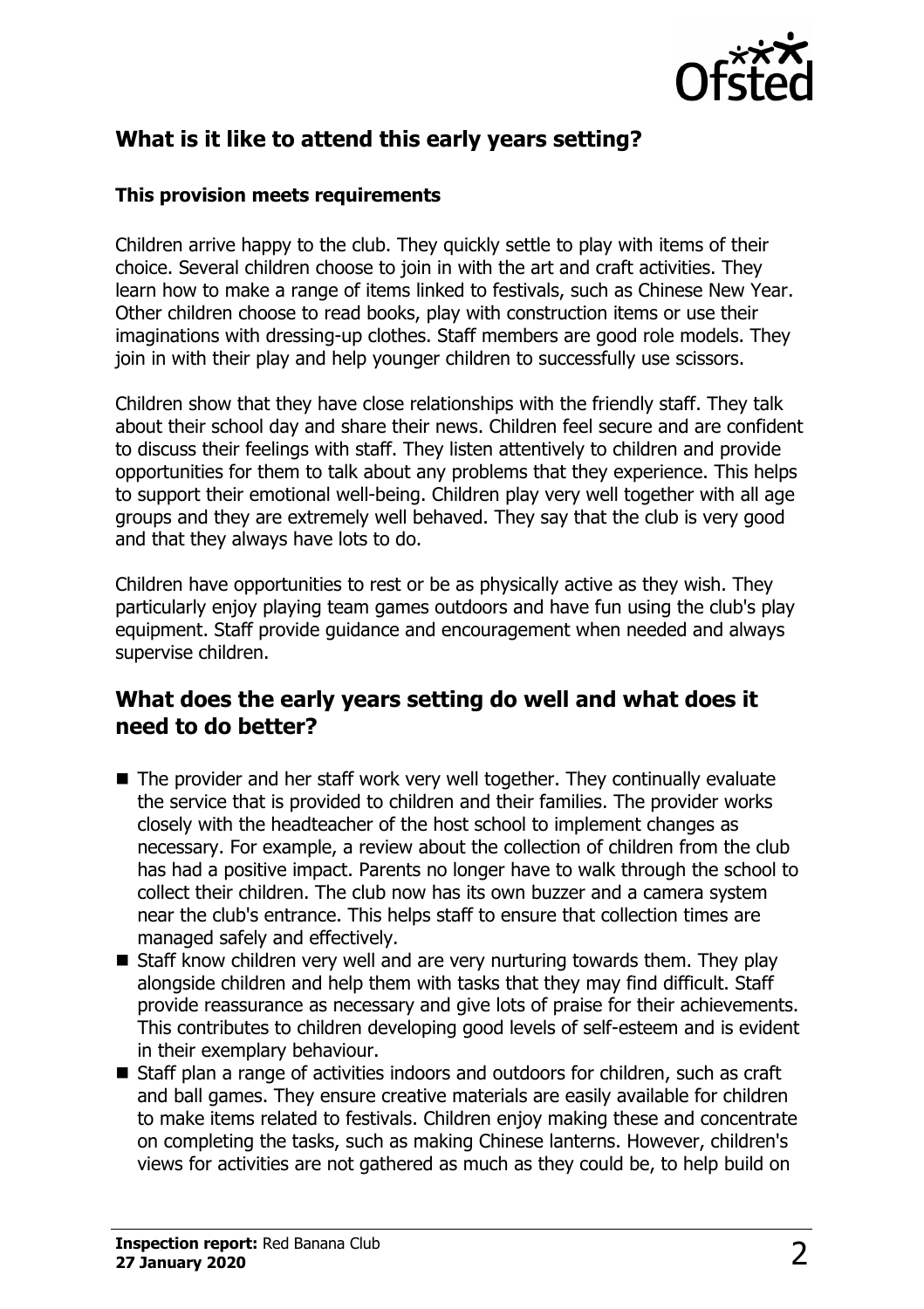

their own creativity, thoughts and ideas.

- Staff are very aware of children's dietary needs and prepare a variety of food choices. They work closely with parents to help ensure that health needs are met. Children follow good hygiene routines and show that they are independent. They help themselves to fruit and choose fillings for their bagels at teatime.
- Staff help to build on what children learn at school. For example, they encourage children to enjoy reading for pleasure and also finding out information. During craft activities, skilled staff ask children questions to help them think and respond. This helps to support their language skills. They also support children's mathematical understanding, such as problem-solving, when they are making construction models.
- $\blacksquare$  The provider and her staff work closely with other professionals in the host school. They gather detailed information from the school teachers about the children in their care. This is particularly valuable to help ensure that there is consistency in supporting children's welfare.
- $\blacksquare$  Parents speak highly about the staff and the care that they provide for their children. They say that the club is well organised and that their children enjoy attending. Parents also say that they like the art and craft activities and the items their children bring home from the club.

## **Safeguarding**

The arrangements for safeguarding are effective.

Staff attend regular safeguarding training to help ensure that their knowledge is up to date. They know how to recognise any signs and symptoms that may indicate a child is at risk of harm. Staff understand wider issues of safeguarding and know how to report any concerns affecting children or adults caring for them. They provide messages to children about keeping safe at home, such as when they are playing computer games. Staff safely collect children from their classrooms. They have good systems in place to help them to know when children are attending after-school activities. For instance, staff ensure that they are safely escorted to the club.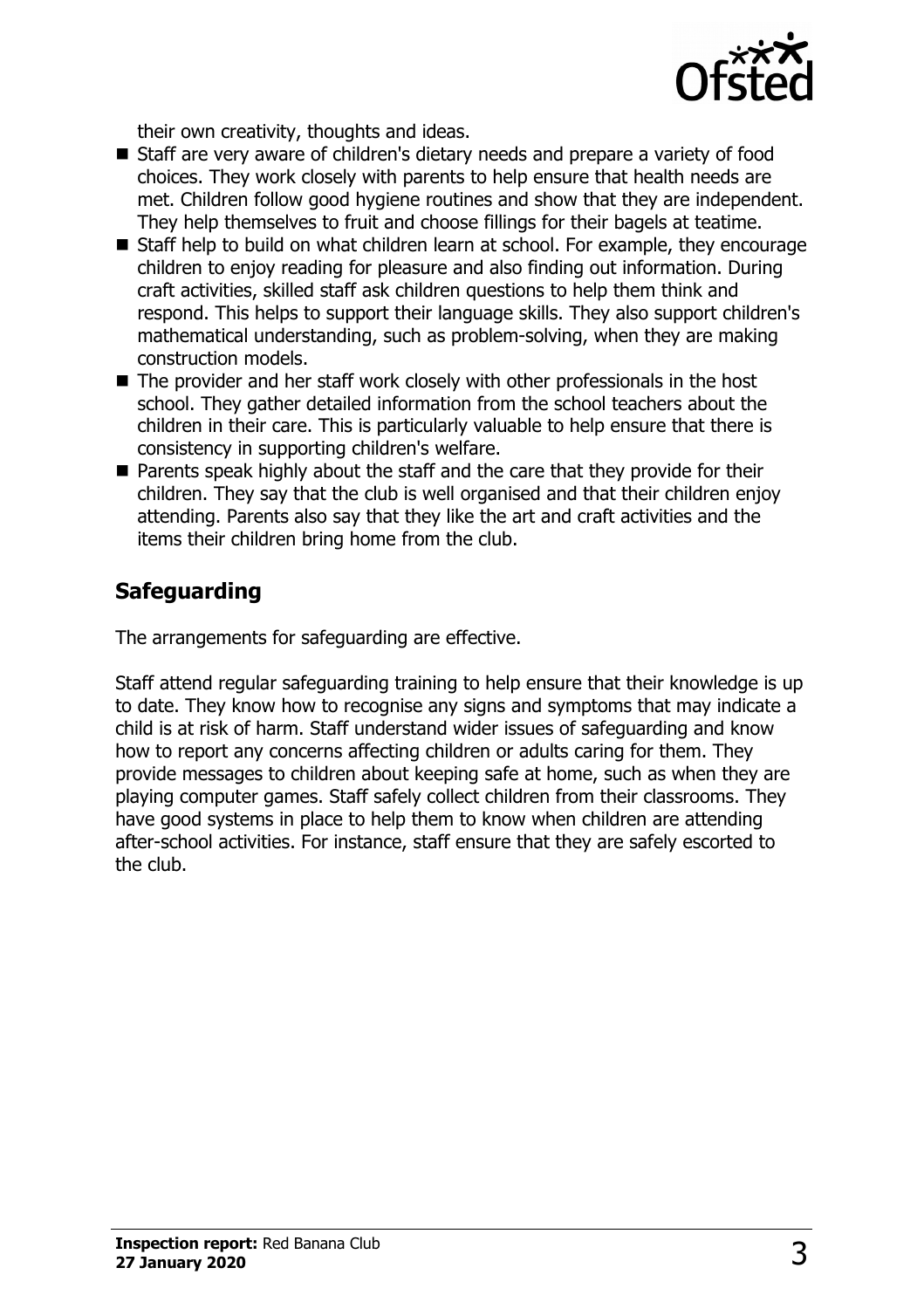

| EY545746                                                                             |  |
|--------------------------------------------------------------------------------------|--|
| Surrey                                                                               |  |
| 10129972                                                                             |  |
| Childcare on non-domestic premises                                                   |  |
| Early Years Register, Compulsory Childcare<br>Register, Voluntary Childcare Register |  |
| Out-of-school day care                                                               |  |
| 4 to 11                                                                              |  |
| 50                                                                                   |  |
| 90                                                                                   |  |
| Red Banana Club Limited                                                              |  |
| RP904361                                                                             |  |
| 07740585978                                                                          |  |
| Not applicable                                                                       |  |
|                                                                                      |  |

#### **Information about this early years setting**

Red Banana Club registered in 2017. It operates from an annex building in the grounds of West Ashtead Primary School. It is one of three provisions operated by the provider. The club employs four members of staff. Of these, two staff hold appropriate qualifications at level 3. The club operates Monday to Friday during term times. Sessions are from 3.15pm to 6pm. A holiday club occasionally operates during school holidays. Sessions are from 7.30am to 5.30pm.

## **Information about this inspection**

**Inspector** Maura Pigram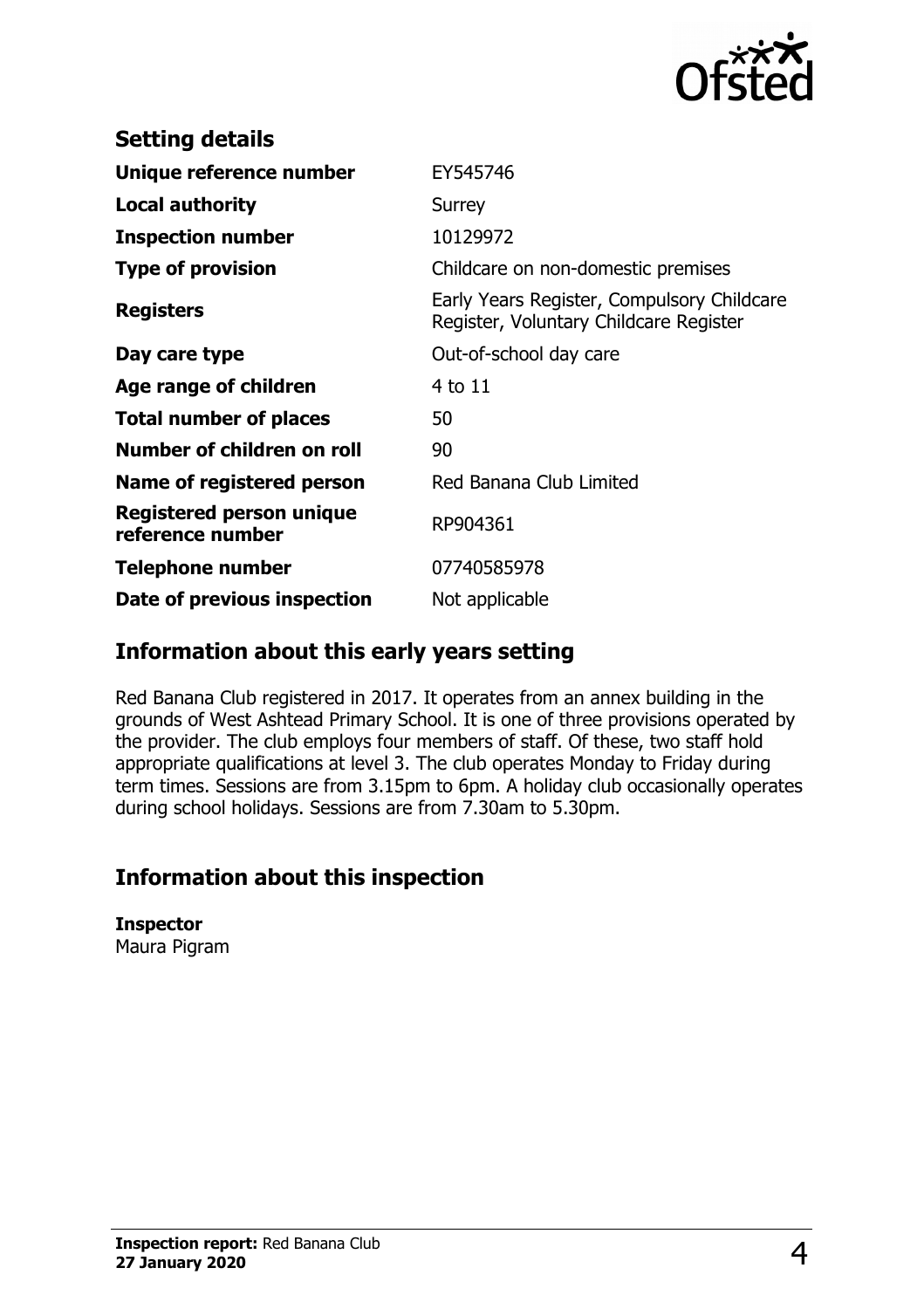

#### **Inspection activities**

- $\blacksquare$  The inspector completed a learning walk of the areas used by the setting to find out how they are organised, and the range of activities provided both indoors and outdoors.
- The provider and the inspector evaluated the effectiveness of activities provided to children.
- The views of children, parents and staff were obtained at appropriate times.
- $\blacksquare$  The inspector sampled a range of documentation, including evidence of staff staff's suitability and training.

We carried out this inspection under sections 49 and 50 of the Childcare Act 2006 on the quality and standards of provision that is registered on the Early Years Register. The registered person must ensure that this provision complies with the statutory framework for children's learning, development and care, known as the early years foundation stage.

If you are not happy with the inspection or the report, you can [complain to Ofsted.](http://www.gov.uk/complain-ofsted-report)